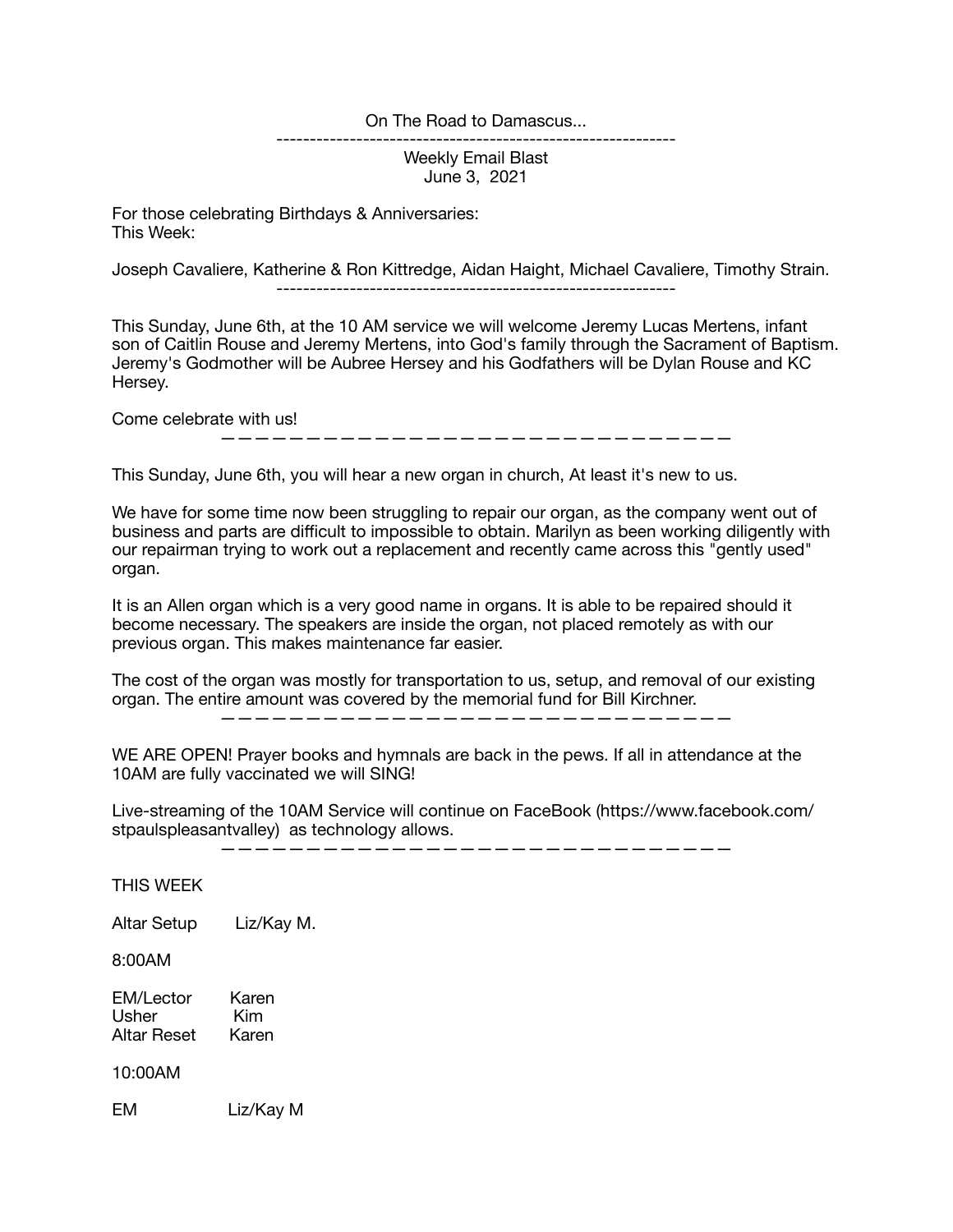Lector Donato<br>Ushers Jon S / Jon S / Linda & Rick Clear Altar Liz/Kay M Vestry Counter

——————————————————————————————

Now that we have reopened we can experience the beauty and joy of Altar Flower in our celebration. Won't you consider dedicating flowers one week in the remembrance of a special person or anniversary. A sign up sheet with be in the Narthex, the entry of the church. Contact Marilyn Kirchner or Rita Carver for additional details.

The flowers this week are offered in Loving Memory of Bill Kirchner by Marilyn Kirchner.  $\overline{\phantom{a}}$  , and an expected by the set of  $\overline{\phantom{a}}$  , and  $\overline{\phantom{a}}$  , and  $\overline{\phantom{a}}$  , and  $\overline{\phantom{a}}$  , and  $\overline{\phantom{a}}$ 

The Thrift Shop is OPEN FOR BUSINESS! Saturdays from 10 AM to 1 PM. Come one, come all. Please spread the word.

——————————————————————————————

We will be having Coffee Hour once in June. Save the date and come enjoy some additional fellowship:

June 13th

We are in need of Hostesses for the Fall so if you like having Coffee Hour, please consider becoming a Hostess.

——————————————————————————————

It is with heartfelt love and many prayers that we announce the following Memorial Services:

June 6th at 2:30 pm for Bill Kirchner - THIS WEEK July 17th at 1pm for Alice Cann

Anyone who is planning to bring a light snack on June 6th for Bill Kirchner's Memorial, please let Pam Moustakas (or Janet Arms) know. We would like to know what you plan to bring so we can have on hand the appropriate plates, cups, etc. Please bring your snack to the parish hall at 8am or 10am on the 6th. Thank you for your help.

——————————————————————————————

Special Prayer List

Kathryn Kistinger

Rosemary Wright 13 DeGarmo Road, Poughkeepsie 12603 Cards of prayer and encouragement are welcome. ——————————————————————————————

Bishop's Corner:

If you missed any of this week's inspiring video messages from our Bishops, click on this blue link: Diocese of NY (https://vimeo.com/showcase/ednyhweaster2020) and it will take you to the page with all their wonderful videos.